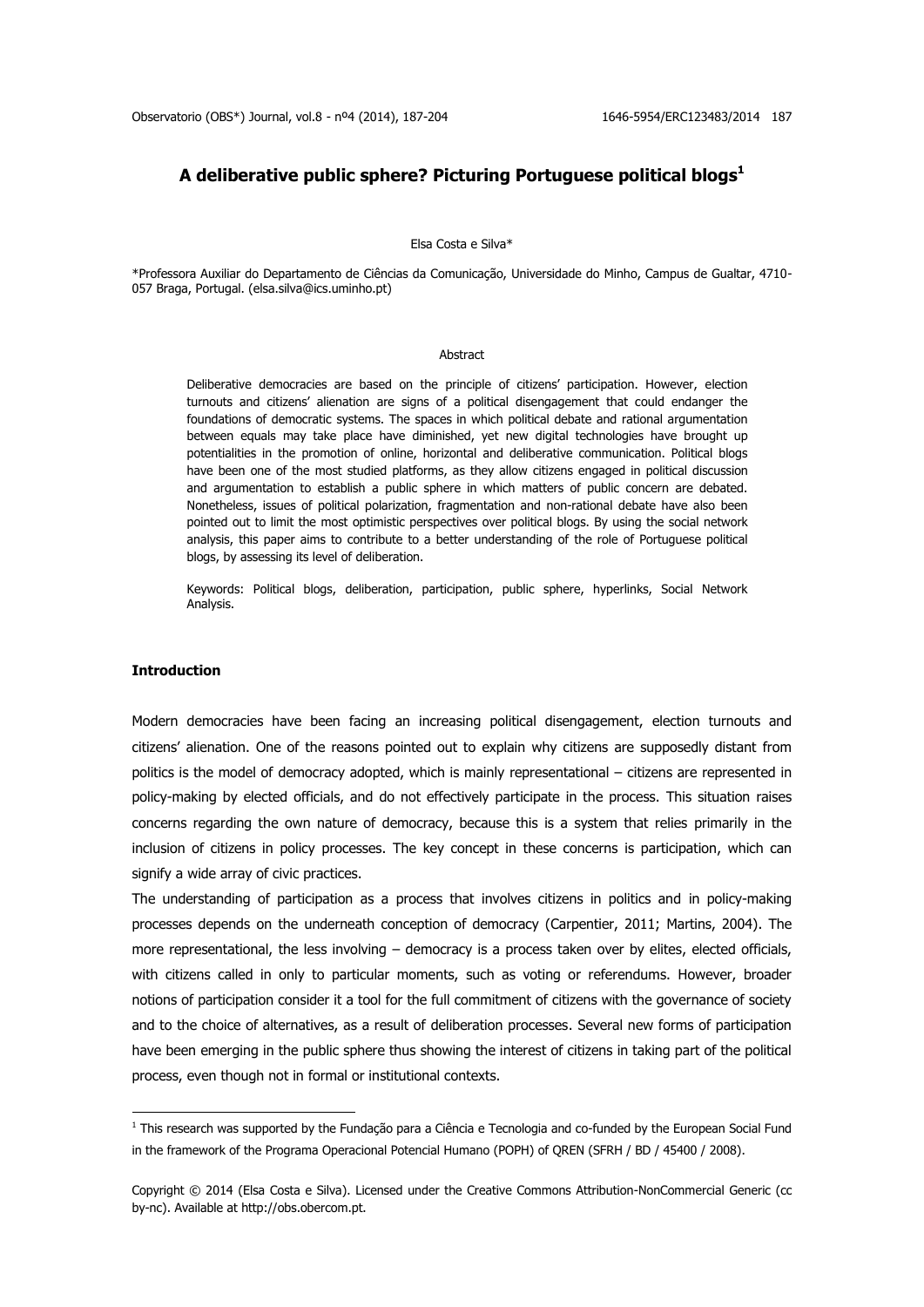One of the new forms of political participation that has attracted the attention of academics and researchers is online forums, such as political blogs, where citizens may engage in political deliberation over issues of public interest. Some concerns have been presented over the real impact of new technologies in increasing the levels of participation and in providing real democratic spaces where deliberation and political debate may occur (Dahlberg, 1998; Papacharissi, 2002). However, some evidences have pointed out the positive effect of the new media interactivity potential, namely in terms of political engagement (Boulianne, 2009). In the particular case of political blogs, Gil de Zúñiga et al. (2009: 562) showed that the practice of reading blogs increases the likeliness of discussing politics online. On the other hand, even when discussing politics online, people may be only exposed to one side of the question, not seeking to hear other perspectives, which is essential to guarantee deliberation. Assessing the level of deliberation in online forums such as political blogs is then critical to evaluate their democratic gain. The purpose of this paper is to contribute to the understanding of Portugal political blogosphere, by

providing evidences on the deliberative behavior of blogs, using the social network analysis methodology.

## **Democracy and deliberation**

Reaching a common knowledge and standpoint over a public issue of common interest, as advocated by Habermas (1989) and Champagne (2000), depends on the existence of a previous enlightening and inclusive debate, where various perspectives are confronted. From a normative point of view, a deliberative political model underlies the assumption of the public sphere, that requires the participation of citizens from which should result an action or intervention. Through the discussion proposed by Habermas, language and communication origin and legitimize democratic practices in a network of communicative processes both within and outside the parliamentary set (Silva, 2002).

Discursive communication involves arguments, objections and criticism, this condition being the first postulate of this deliberative model. Another precondition is that everyone should be accepted and no one can be legitimately excluded. The decisions achieved within this process should not depend on external pressures (from other forms of power) and no internal coercion should either exist since equal participation is guaranteed. Everyone has the right to be heard and to introduce topics for the discussion and to be critical of the others' proposals. The communicational practice, argues Esteves (2003: 204), thereby obeys to three criteria: the openness of the public, the openness of themes for discussions and the parity in argumentation. In this deliberation, the power of "the best argument" (Habermas, 1989: 54) should prevail.

However, for some authors, this deliberative ideal may not be achievable. Sunstein (2008) notes, for example, that the group discussion can lead to bias and to more extreme positions, thus creating irreconcilable differences. If people are grouped into formations dominated by the same kind of thinking, then the internal deliberations will result in greater homogeneity within the group and greater gap from opposing thoughts. Because opinions are shared by the majority of the members, opinions will be reinforced, especially considering that any individual has the need to be favorably perceived by the others. The ideal of public deliberation has also its supporters (Bohman, 1996), despite modern societies being characterized by complexity and pluralism in terms of valuesand interests of the individuals. The concept of public relates to how the deliberation is made (in public), but also to the kind of arguments that are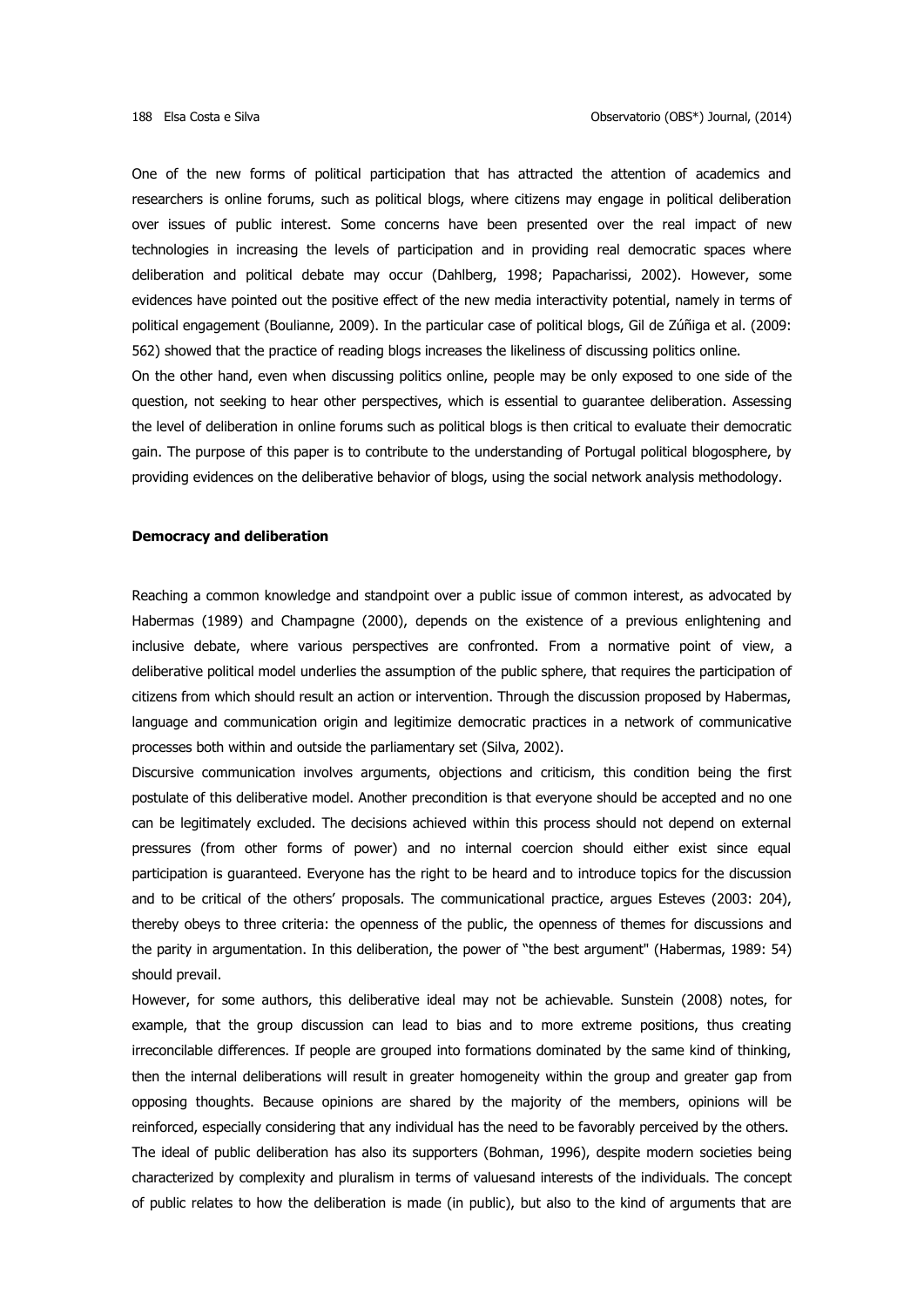presented in the process, in an interaction that should be characterized as cooperative. "In the case of cultural pluralism, (...) diversity can even improve the public use of reason and make democratic life more vibrant" (Bohman 1996: 72), by providing alternative interpretations. Consisting of citizens acting in a context of fairness, the public sphere understood as a process, not as a structure, is the main source of innovation and learning in deliberative democracies. Here the participation of citizens is an unquestionable condition: "a conception of politics that undervalues civic engagement is likely to miss out on the benefits of public deliberation" as "the discussion of potential for change in perceptions of interests, preferences, and values is a fundamental normative requisite of democracy" (Blumler and Coleman, 2010: 146).

Participation is a broad concept that may range from a minimalist conception (reduced mostly to the time of voting, representation thus being an unidirectional process) to a maximalist dimension (in which politics goes beyond institutionalized forms in a heterogeneous and multidirectional process). The latest contributions to this debate have enlarged the concept beyond the institutionalized politics, not forgetting though that the ultimate goal of participation is to influence politics (Carpentier, 2011). In the context of deliberative democracy, the locus of participation takes place in communication, since this setting implies a decision-making process resulting from the discussion among free and equal citizens within the public sphere (materialized or just as a normative procedural conception). It is clear that equality between citizens is more an idealized condition than a reality, since some studies on the demographics of participation indicate that this practice is especially more regular in males with high resources in terms of time, money and skills (Couldry et al., 2010). Research has also demonstrated that participation tends to leave perennial legal forms (such as party affiliation, social or civic organizations) to become a more individual activity (Pole, 2010) or a practice developed in favor of specific causes in momentary aggregation forms.

Extending the concept of participation to spheres outside the traditional political system allows to account for a multitude of actions that citizens can take, even in the most intimate places such as home, in a broad understanding of political participation that goes beyond the formal institutional setting. The overt political apathy and disaffiliation from the established political system does not necessarily mean a disinterest in politics (Dahlgren, 2005). Political participation is much more than party affiliation and has been used to describe the increasing engagement in social movements in Western societies. There is a growing desire of citizens for better channels to participate in political life – while, at the same time, a widespread dissatisfaction with the functioning of democracy and with the performance of the representative function is growing (Dalton, 2008; Freire and Meirinho, 2009). Internet and digital platforms, such as blogs, have been presented as an example of these channels for political participation, as citizens can freely take part in discussions and debate over the course of societies.

## **Deliberation and the internet: the case of political blogs**

Baker (2007) highlights the transformative effect of the internet in the public sphere that potentially can have, or has even now, a great political and democratic importance. In this particular scenario, the blogosphere provides important new spaces for public discourse in a world where such spaces have, in practice, been declining. Thus, the blogosphere, especially the political blogosphere, is increasingly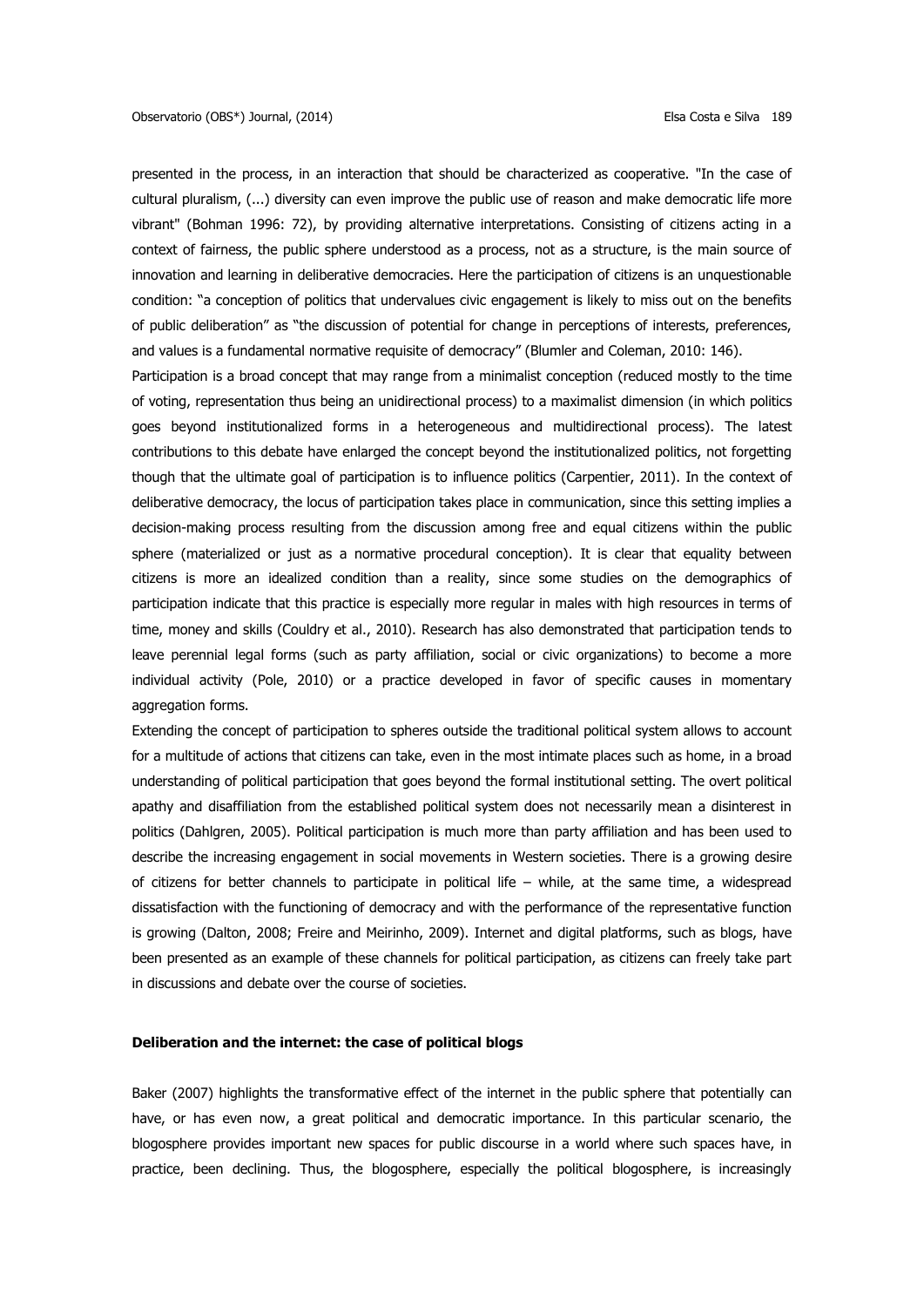regarded as a new public sphere where opinions and perspectives on aspects of public life are expressed in a constant deliberation. The blogosphere can revitalize functions of the civil society, such as the permanent scrutiny of public authorities, the dissemination of information and the empowerment of citizens to defend their own interests.

The political blogosphere has received increasing attention from academic research concerned with public sphere and political participation. The U.S. electoral campaign in 2004 provided a corpus of analysis that has been profusely analyzed in terms of the topics discussed and of the campaign agenda. In the so-called political blogosphere, campaign blogs or blogs of elected politicians are considered. But the research has devoted a special interest to these platform, not as campaign blogs or as a form of e-government, but rather focusing its attention on political blogs maintained by citizens (sometimes also held by members of parties or even elected but not as official sites) who are essentially discussion forums.

Campaign blogs or other forms of interaction between elected officials and citizens raised more doubts on its potential as "much vertical online communication seems to replicate the worst aspects of the established political communication system, with politicians running blogs that look like old-fashioned newsletters", while the horizontal communication among peers-citizens "adapted creatively to the informal, acephalous, nonproprietorial, unbounded logic of the network" (Blumler and Coleman, 2010: 148).

Being a recent phenomenon, the blogosphere soon began to attract the attention of academics, particularly by the public perception of its influence. At first, this surprised researchers and politics: how could a platform with no central organization, no consensus among participants, unequal in terms of expertise, earn such an upward in the public space? As summarized by Drezner and Farrell (2008: 16), influence over political and policy outcomes was not a straightforward conclusion "given the disparity in resources and organization vis-à-vis other actors".

Castells (2009: 263) points out that through blogs (which he sees as a form of mass self-communication) independent politicians have a different way to reach the target audience and that they "intend to disseminate information and opinions that cannot be found in the mainstream media, as well as to establish a base of support for their approach to political issues". On the other hand, blogs potentiate an unprecedented propagation of information because they have an immediate viral dissemination, with the comments of bloggers and readers fueling controversy. The importance of these new actors in the current democratic societies is such that "a growing number of bloggers works as political consultants, and the blogosphere has become a critical area of communication where the public image is created and recreated" (Castells, 2009: 329).

The blogosphere has been envisaged as very influential in public space (Tremayne, 2007; Drezner and Farrell, 2008; Woodly, 2008), being able to influence the mainstream media and the political class and to provide interested citizens with new forms of information and knowledge. The growing influence in media contents and comentators (Ackland, 2005) and a greater civic intervention (Pole, 2010) have being pointed out as major outcomes of blogs. Moreover, the deliberation there taking place has advantages over other forms of online activism, particularly over electronic petitions that tend to originate policies «on request» to satisfy own interests rather than to fulfill the essential function of politics, that is the efficient allocation and management of scarce resources (Blumler and Coleman, 2010).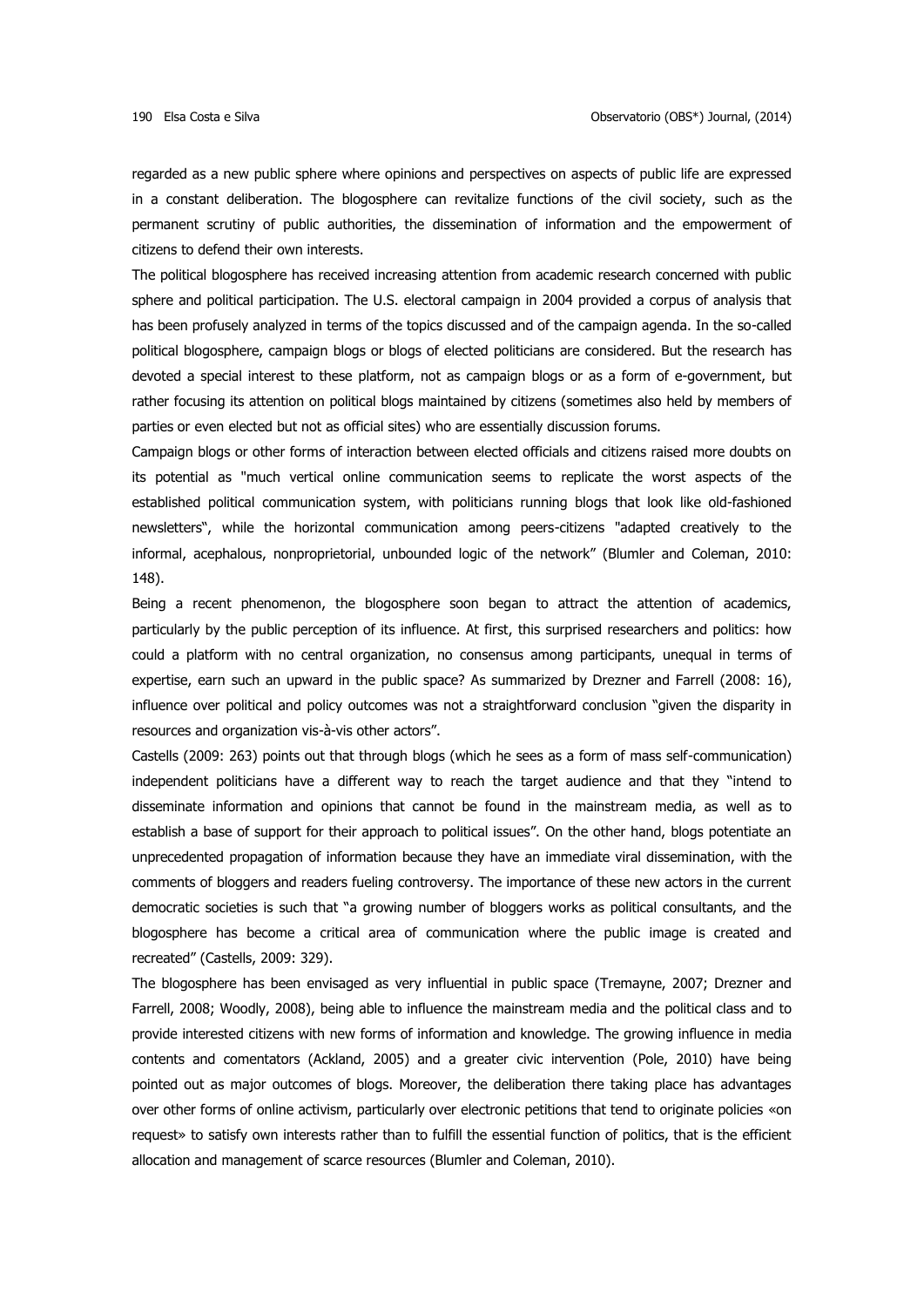Woodly (2008) presents a very positive outlook on the political blogosphere, arguing that this platform has changed the structure of political communication by offering readers a democratic experience that is not possible by traditional forms. That is, political blogs are different because they have linking strategies that enhance interactivity and diversify the amount of information that is provided. Not based on political elites nor restrained by criteria of journalistic neutrality, political blogs provide questions and arguments and examine public facts, providing informations whose source is open and revealed (Woodly, 2008). Blogger do not need credentials to get into the discussion and have enlarged, in magnitude and scope, the political communication, thus compromising the power of big media corporations in setting the agenda (Pole, 2010).

Some authors have raised, however, the possibility of online discussion being dominated, like it happens in real life, by elites, thus not being able to influence public opinion. Being a mere reproduction of what happens in the traditional political debate, the blogosphere may just be an additional platform and not a real alternative that transforms the space and political structure (Dahlgren, 2005; Papacharissi, 2002). For Sunstein (2008: 93), the problem may also lie in the polarization process, stating that "there is every reason to believe that the logic of group polarization characterizes social interaction on the Internet too, especially in contexts such as political blogosphere". The evidences lie in studies that show denser linking patterns between blogs of the same political affiliation, while opposing blogs do not even tend to discuss the same issues. Although it contains great promises as far the provision of a broader range of perspectives and the aggregation of dispersed information and knowledge are concerned, the political blogosphere may just mean that many readers only read blogs with which they feel more aligned, thus accessing to only one side of the story.

But other authors have noted further features in the political blogosphere that enhance the possibilities for deliberation. Firstly, the main function of political blogs is not to provide information as news sites do (Scott, 2007; Leccese, 2009). And though some criticism and scrutiny over media work have been found in blogs (Domingo and Heinonen, 2008; McKenna and Pole, 2008; Vos et al. 2011), most of the media voices is embedded in the speech of bloggers that use these facts and information to form their own arguments, strengthen perspectives and challenge opponents. Thus, the links to media are used to reinforce the skills and arguments for deliberation. For Koop and Jansen (2009: 171), the practice found in blogs to focus more on substantive issues, rather than on partisan politics (as media do), feeds the prospect of the blogosphere as "a forum for democratic deliberation": this argument is sustained by the fact that, despite the "balkanization" of the discussion in ideological terms, the authors found a will in discussions that exceeded the partisan logic.

One of the basic elements used to assess to level of deliberation in the blogosphere is the hyperlinks between political blogs. Links have been considered as a sign of recognition in the internet, an acknowledgement of the authority of others (Karpf, 2008; Drezner and Farrell, 2008). In theoretical work aimed at conceptualizing a methodology of analysis for the networked public sphere, Bruns et al. (2008) suggest that the patterns of interconnection in the blogosphere indicate the existence of a network of attention: links indicate that the subject is interesting (positively or negatively), thus providing visibility and awarding influence. This recognition may be long-lasting (through blogrolls - other blogs listed in a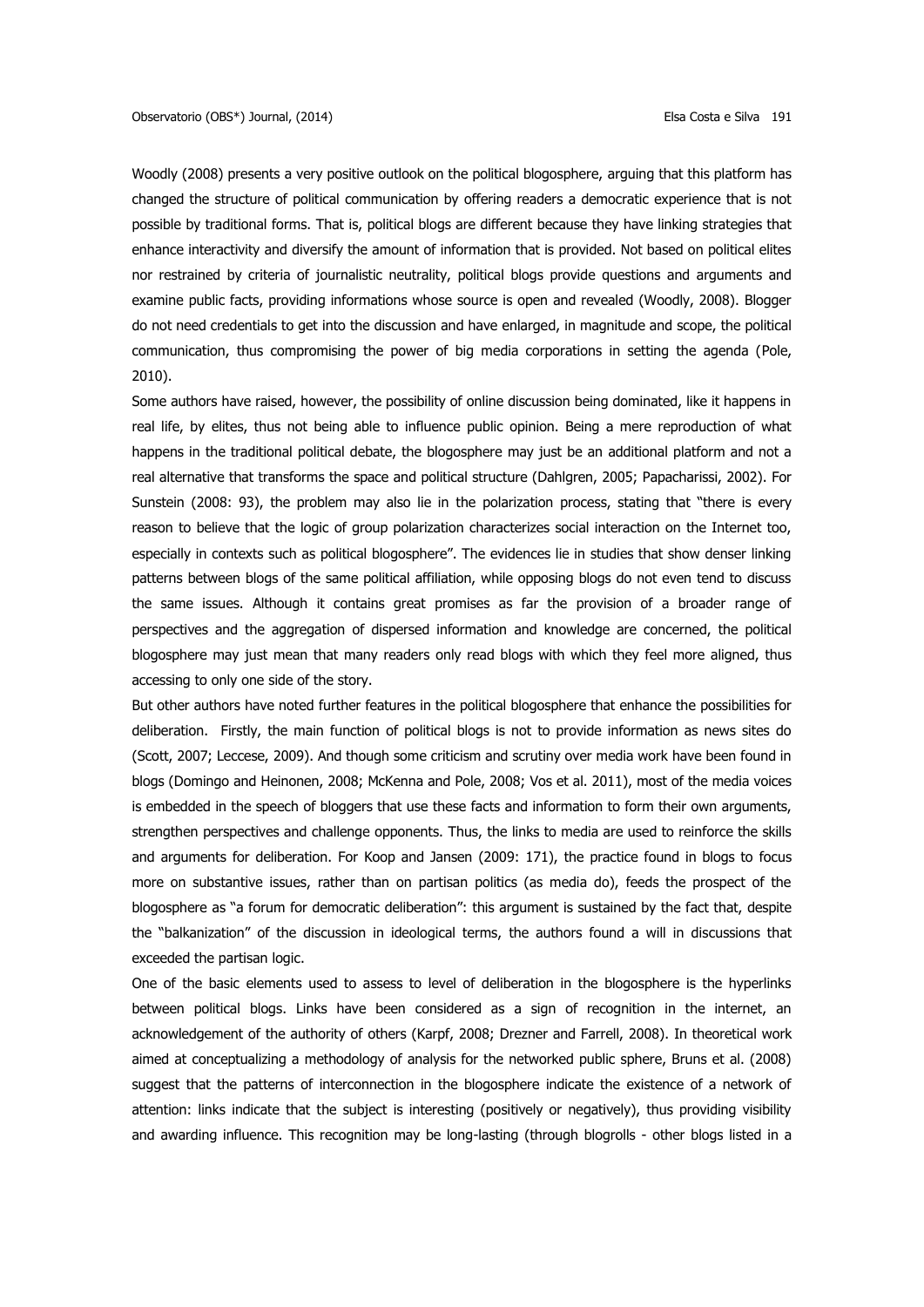**.** 

column of the blog itself) or due to specific issues and to comments made to posts (thus involving the audience).

Other studies have studied links as an indicator of political affiliation or ideological proximity (Adamic and Glance, 2005; Bruns and Adams, 2009; Koop and Jansen, 2009; Moe, 2011; Park and Thelwall, 2008). This has been a major trend in research as links may reveal if new technologies are, in fact, leading to greater debate or to the fragmentation of public opinion, as people may only be exposed to what they want to. Homophily, people relating only to think-alike minds, has been described as a possible effect of blogs, meaning that the political discussion is increasingly polarized. Adamic and Glance (2005) found signs of the polarization process in a study that showed higher linking patterns between conservatives and between liberals and not between each other. But Hargittai et al. (2008: 85) found that although the most popular American political blogs are "more likely to engage those with similar views in their writings, they also address those on the other end of the ideological spectrum". Another contribution of this study is the fact that it did not reveal an increasing trend in this linking pattern. Similarly, Moe (2011) characterized the Norwegian political blogosphere and did not find great signs of polarization, rather a platform for alternative voices.

These studies highlight the importance of studying political blogs as platforms for deliberation, assessing their role in providing a common ground for debate or, in the contrary, as spaces where homophily and polarization take place. Portuguese political blogosphere has received scarce attention in what relates to the assessment of deliberation or polarization processes through the study of hyperlinks. An example of a research on this matter is the study of Moura (2009), that analyzed the performance of two political blogs specifically created to support the two major political parties to 2009 legislative elections (the blogs Simplex and Jamais). The results showed that the blog Jamais (which was connected to the opposition party, the social-democrats) had a more insular practice in terms of hyperlinks and showed higher levels of aggressiveness. However, no image of the more global Portuguese political blogosphere has been provided in terms of linking between blogs.

## **Linking Portuguese political blogs: deliberation or polarization?**

The aim of this paper is to assess the deliberation process in Portuguese political blogosphere by analyzing the linking patterns between blogs. In order to provide a more deepened image of the deliberation process in a wide public sphere, this research focused on the links of the 20 most read Portuguese political blogs (see annex A), selected from the list provided by Blogómetro<sup>2</sup>. The selection was performed having as criteria: citizen projects (meaning that there is no official logo or official speaking in the name of a given political party or civic movement or newspaper); major political content in blogs focusing on politics in general (and not specific policy sectors, such as education, health or economics).

Post were collected during four weeks in 2011 (one week in April, May, June and July). This period corresponds to a change in Portugal's political system, as the country faced a moment of electoral campaign and change in the leader party. In June 2011, the leadership of the government changed from a Left (Socialist) to a Right (Social-Democrat) party. This period is then of particular interest in terms of

<sup>&</sup>lt;sup>2</sup> Portuguese site that ranks blogs according to page views counted by the Sitemeter technology; this site was discontinued and a new ranking is now provided by the blog Aventar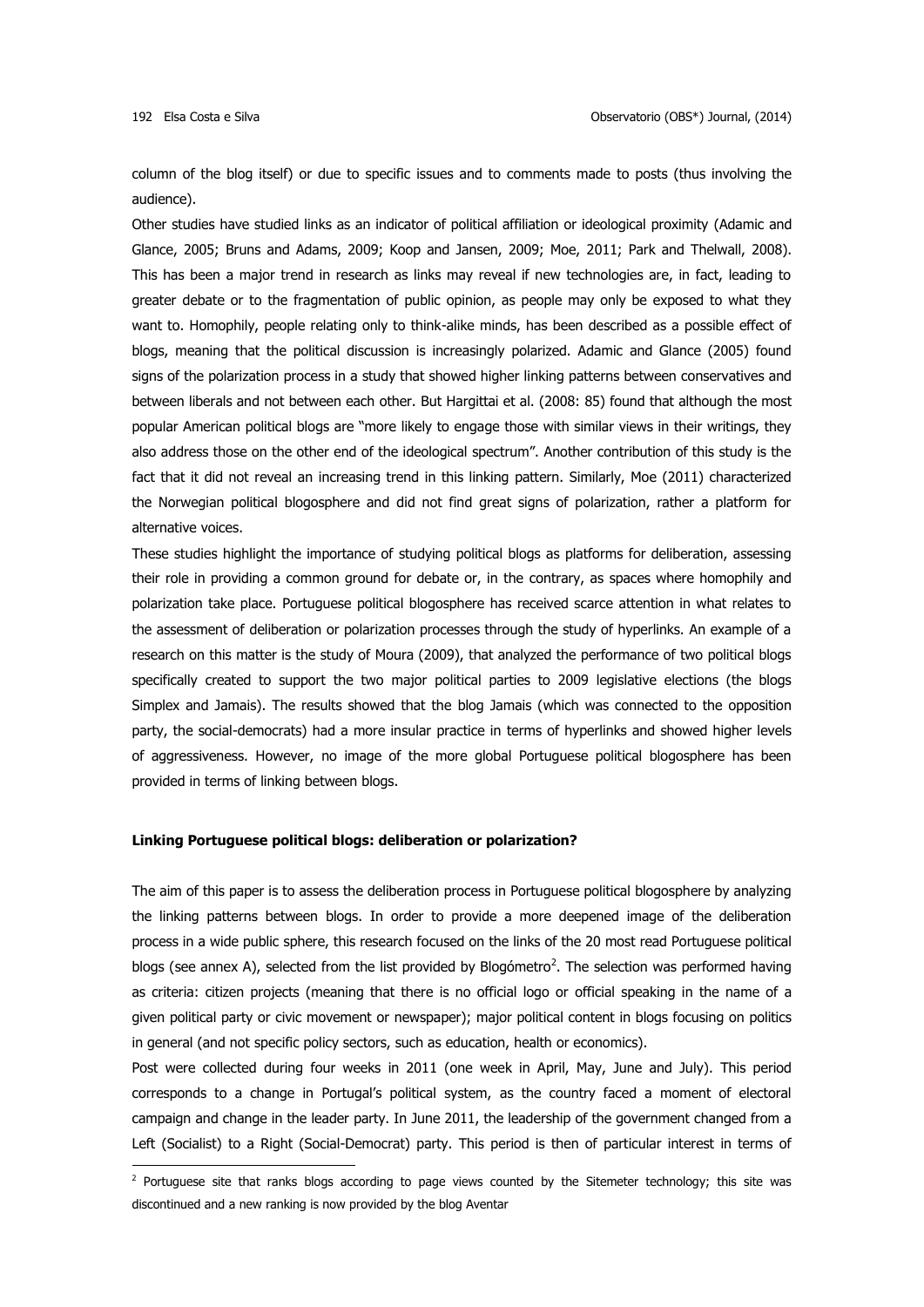political deliberation as, in the one hand, the future of the country was under discussion and deliberative processes are of high relevance in these contexts, but, on the other hand, electoral fight could increase the negative ambiance around political discussion, as well as polarization and aggressiveness between different ideological stands.

All in-posts links were coded manually and submitted to a quantitative and qualitative analysis. Each link was categorized according to the source of the connection (media, blogs, institutional sites, collaborative sites and other social media) and, concerning the links between blogs, to the type action performed: neutral (mere polite indication of other blogs, with no agreement or disagreement), positive (respectful acknowledgement of the other's position, agreeing or disagreeing) and negative (mocking and ridicule others' perspective).

During the analysis period, 3344 posts were collected, 63% of which contained links. A total of 3937 links were analyzed, 43% of which redirected readers to mainstream media sites, a value that is consistent with the ones found in studies focusing on different geographic regions (Etling et al., 2010; Leccese, 2009; Reese et al., 2007). The second major source of links are blogs with 32,5% of the total links (of which only 40% were internal links, to the own blog, but not necessarily to the blogger itself as most blogs are collective projects). This study only considers the set of links between blogs.

#### Dialogue between blogs

Conversation and dialogue between blogs is not the most important activity for political bloggers, but it represents a significant part of the interactions established in the universe under study. In the period of analysis, links connected all the blogs studied (except for 'Baixa do Porto' that was not targeted by any link, although it linked to 'Arrastão'), but a very large number of other blogs was also targeted: 195 different blogs, 18 of which foreigners. It thus seems that the most read political blogs are a kind of gateway to a much wider world of the blogosphere, channeling readers' attention to other foci of opinion they consider relevant.

On the other hand, all the 20 analyzed blogs are a very relevant core of the political blogosphere: of the total interactions with blogs, nearly 40% relates specifically to the set under consideration, with 60% of remaining links targeting at 200 other blogs. Besides this set, other projects (though less read) also proved to be important destination of links: it is the case of 'Câmara Corporativa', which received mainly links with a negative function. This blog is considered to be, in the political blogosphere in general, an anonymous space held by communication professionals in which takes place propaganda in favor of the former Prime Minister, José Sócrates, and is therefore mostly disregarded in this sphere. Other projects with a significant number of incoming links are 'Educação do Meu umbigo' (dedicated to education policy) and 'Margens de Erro' (which focuses on political polling and was hence heavily referenced in the first two weeks of analysis which corresponded to an election period).

Some of the limitations pointed out to the blogosphere indicate that interactions between bloggers are often instilled with negative emotions, such as mockery or contempt, seeking to insult and not the debate of ideas or solutions for the governance of society (Dahlgren, 2005; Papacharissi, 2002). Thus, it makes sense to examine the nature of interactions between bloggers, specifically among the authors of the 20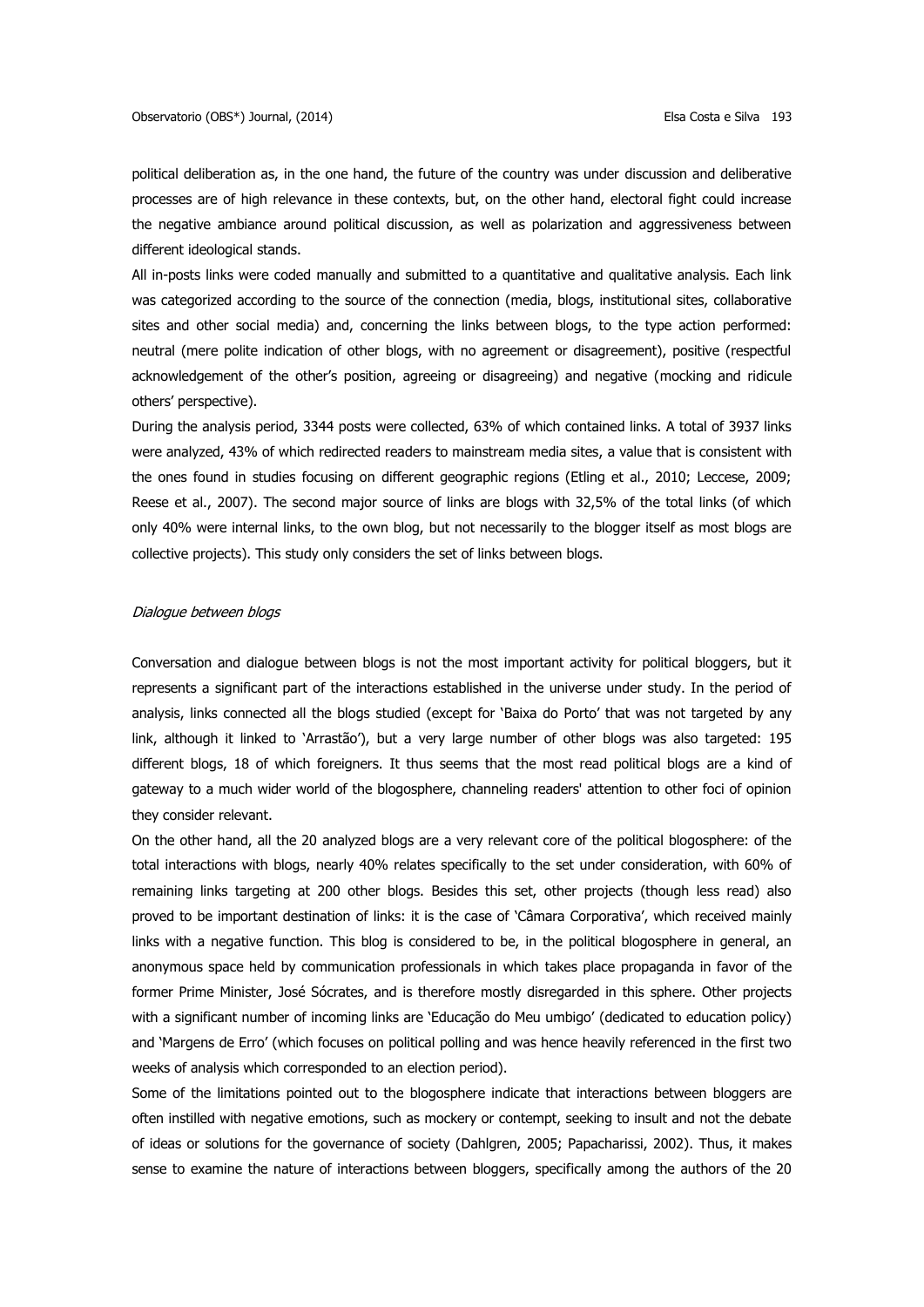blogs studied, in order to characterize the established relationships. And, in fact, our data do not support the idea of predominantly negative interactions (see figure 1.)



# Figure 1. Links between the 20 blogs studied sorted by the function performed Interaction with other blogs



The most common practice is to link to other blogs to agree, disagree, debate and argue – functions performed by links we classified as positive interactions. Thus, in 53% of the links between the 20 analyzed blogs, bloggers envisioned the debate, with arguments, respecting the other. Another 26% of the links between blogs seek a neutral interaction, meaning that bloggers did not show agreement or disagreement, but acknowledged the presence of other bloggers. These links can be understood under the bloggers' ethics of linking to blogs or bloggers they refer or that have written over the issue they are dealing with. Thus, only 21% of the interactions had a negative sense. The most targeted blog in our universe is 'Blasfémias', which received 18.5% of total links to the 20 blogs studied, and is followed by the 'Cachimbo de Magritte' (12.3%) and '5 Dias' (9.25%) – this latter one more targeted by negative links. This data could suggest a blogosphere mainly deliberative and seeking to debate, but further evidences are needed, since most of the links could connect blogs of the same ideological trend thus showing a right/left polarization. Another methodology to answer this research question is then needed and it will be addressed in the next section.

## Performing social network analysis to political blogosphere

Mutual links between blogs can be understood as a way to indicate relationships (Chin and Chignell, 2007) and determine networked conversations, identifying directions and connections. This network of blogs can be observed with the techniques of social network analysis, using software like Ucinet (Borgatti et al.,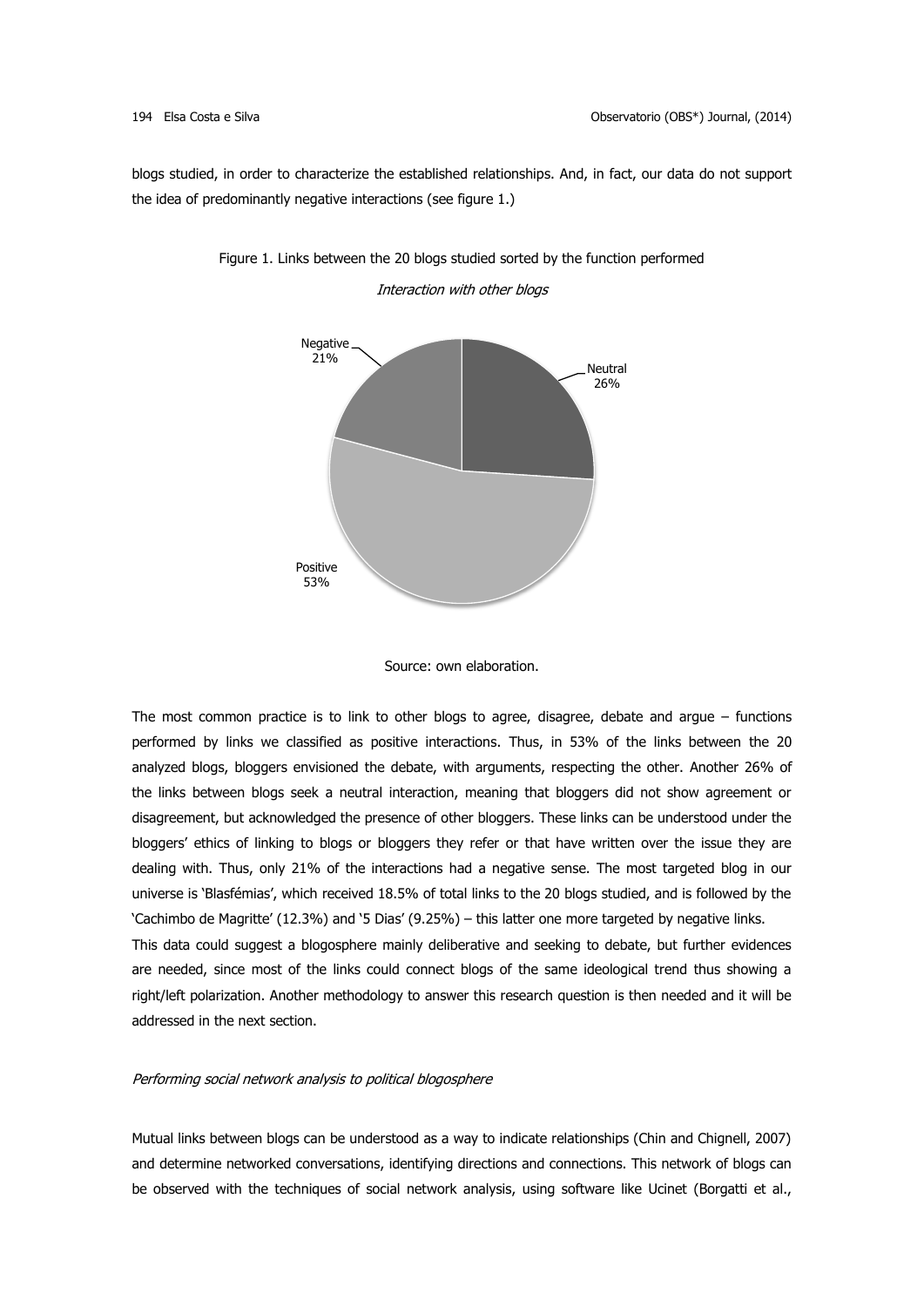2002) that provides visualizations of social networks as well as the measurement of their properties. Social networks are made up of individuals (or organizations and objects) connected through social exchanges and relationships. The social network analysis has been widely used as a technique that maps and analyzes these relationships in varied scientific areas and particularly in research focusing on the blogosphere (see, for example, Ackland, 2005; Adamic and Glance, 2005; Etling et al, 2010; Thelwall and Park, 2008).

The social network analysis seeks to understand patterns and implications of the relationships between social entities, responding to issues of political, economic or social order. This methodology uses relationships between actors (which can be people, organizations, countries, blogs, etc.) as the unit of analysis. Actors are seen as interdependent and relational ties as channels for the flow of resources (Wasserman and Faust, 1994). Measures of social networks can characterize degrees of influence, prominence or (relational) importance of some elements. The choice of the population for the analysis of social networks may follow, according to Wasserman and Faust (1994: 31-32) a realistic approach (setting boundaries and membership as perceived by the actors themselves) or a nominalist approach that results from the theoretical concerns of the researcher. Regarding this study, we decided for a nominalistic approach, trying to capture a more global picture of the most read political blogosphere, thus focusing on the 20 most read political blogs in the set of the 200 Portuguese blogs with more page views.

The relations between the 20 most read political blogs were translated into a matrix  $-$  a table of double entry that identifies who links to who. The assumption is that in relationships between blogs, the link acts as a recognition of the other as a partner in dialogue – though considering different levels of acknowledgement: an indication of courtesy, rational deliberation (agreeing, disagreeing or adding supplementary information or argumentation) or the expression of disdain and mockery. Data collection resulted from the observations of the links in the period mentioned above (four weeks during 2011). Using the software Ucinet (Borgatti et al. 2002), a non-symmetric matrix (because links are not reciprocal) of the relationships between each pair of blogs was constructed, in which 1 identified the existence of a link between them and 0 the lack of connection. A graph (figure 2) picturing all the oriented relationships between the blogs was extracted. The orientation of the arrow indicates the direction of the link that may be symmetrical (in the case of blogs that link mutually) or non-symmetrical when blogs only send or receive links. Although this methodology was not used to account for the strength of ties (if ties between blogs happened more than once), this methodology allows us to analyze the structure of the network.

The observation of this image immediately allows to state the central position occupied by blogs more connected with the right and the liberal wing of the Portuguese ideological spectrum: 'Cachimbo de Magritte', 'Albergue Espanhol', 'Blasfémias' and '31 da Armada'. On the other hand, it is also possible to graphically observe a dense network of relationships, with the sole exception of a blog that clearly occupies a marginal position in the network, 'Baixa do Porto'.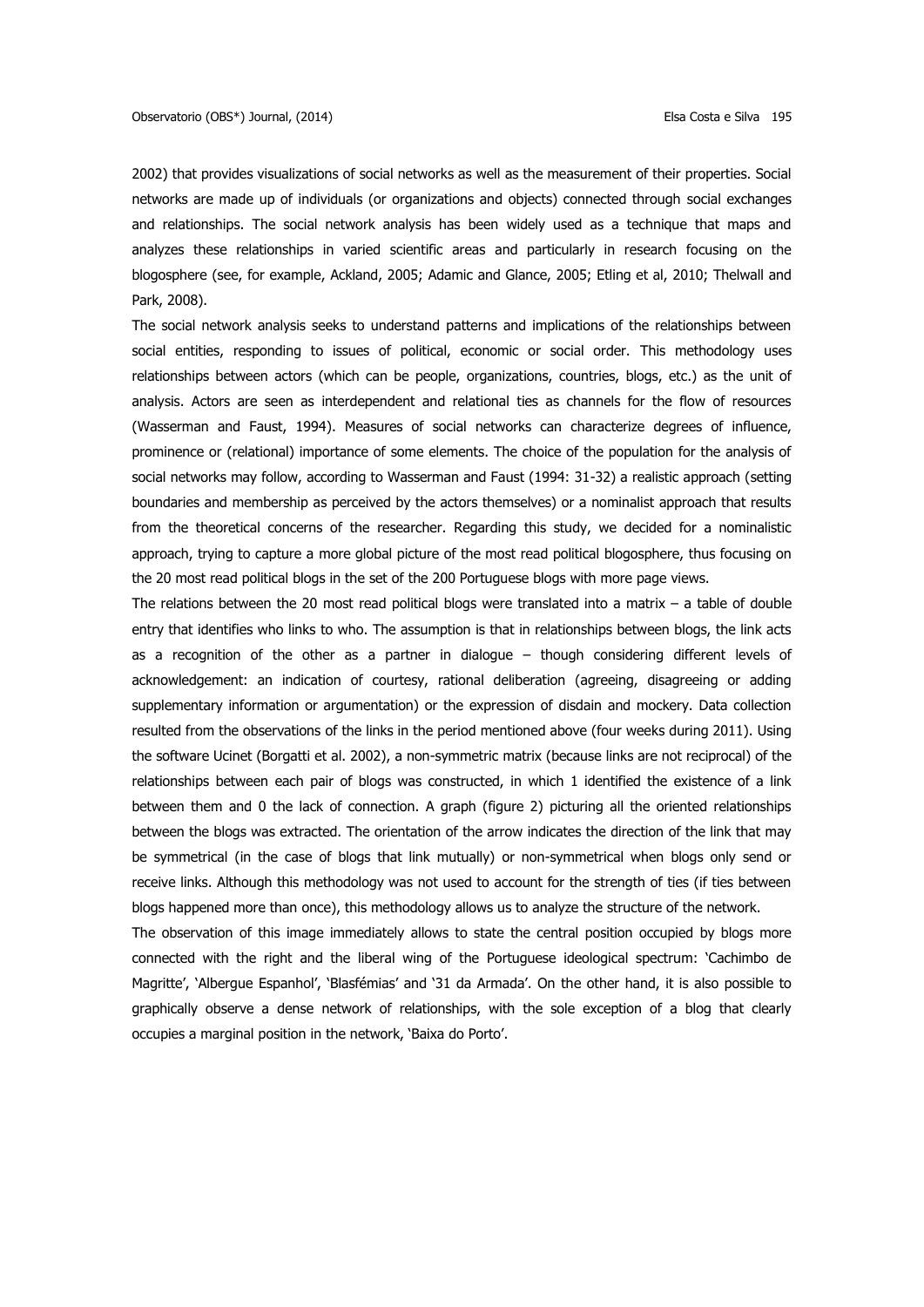

Figure 2. Graph with the representation of all kind of relationships between blogs

Source: Own elaboration

The analysis of social networks is translated by the extraction of measures that allow to understand the structure of the relations between the actors. There are two approaches to the analysis of the network: its characterization and the relational position of actors. In the first case, measures of cohesion are used to provide a characterization of the network and, in the second case, measures of centrality and prestige are the most common. The cohesion of the network is drawn from measures such as density, components analysis and geodesic distances. The more cohesive a network is, the higher the exchange of resources and information flow between actors, as well as the greater the proximity between them.

The density of the network has the maximum value of 1, which is reached when each player is connected to each other. The density of the network of the most read political blogs is 0.300, which already indicates a considerable level of cohesion. Therefore, the set of analyzed blogs represents a relevant community, in which all elements are linked. The component analysis reveals network regions with stronger connections and, in this population, we have a component with 15 of the 20 analyzed blogs. This indicates the existence of a significant number of blogs in large interaction within the network. This network has another five components each consisting of a single blog: four who only received links from other blogs and did not link back ('Da Literatura', 'Abrupto', 'Causa Nossa' e 'Quarta República') and one that only sent a link but was not linked back ('Baixa do Porto'). This observation highlights a certain isolation of these blogs. Thus , we realize that we have a relatively cohesive network, with a central core that brings together 15 of the 20 blogs analyzed: a set of interconnected and close blogs, showing that they are listening to each other, to the opinions expressed, sharing interests, themes and issues. Some blogs are more marginal to this core set, being especially targeted by other links, but with no relationships of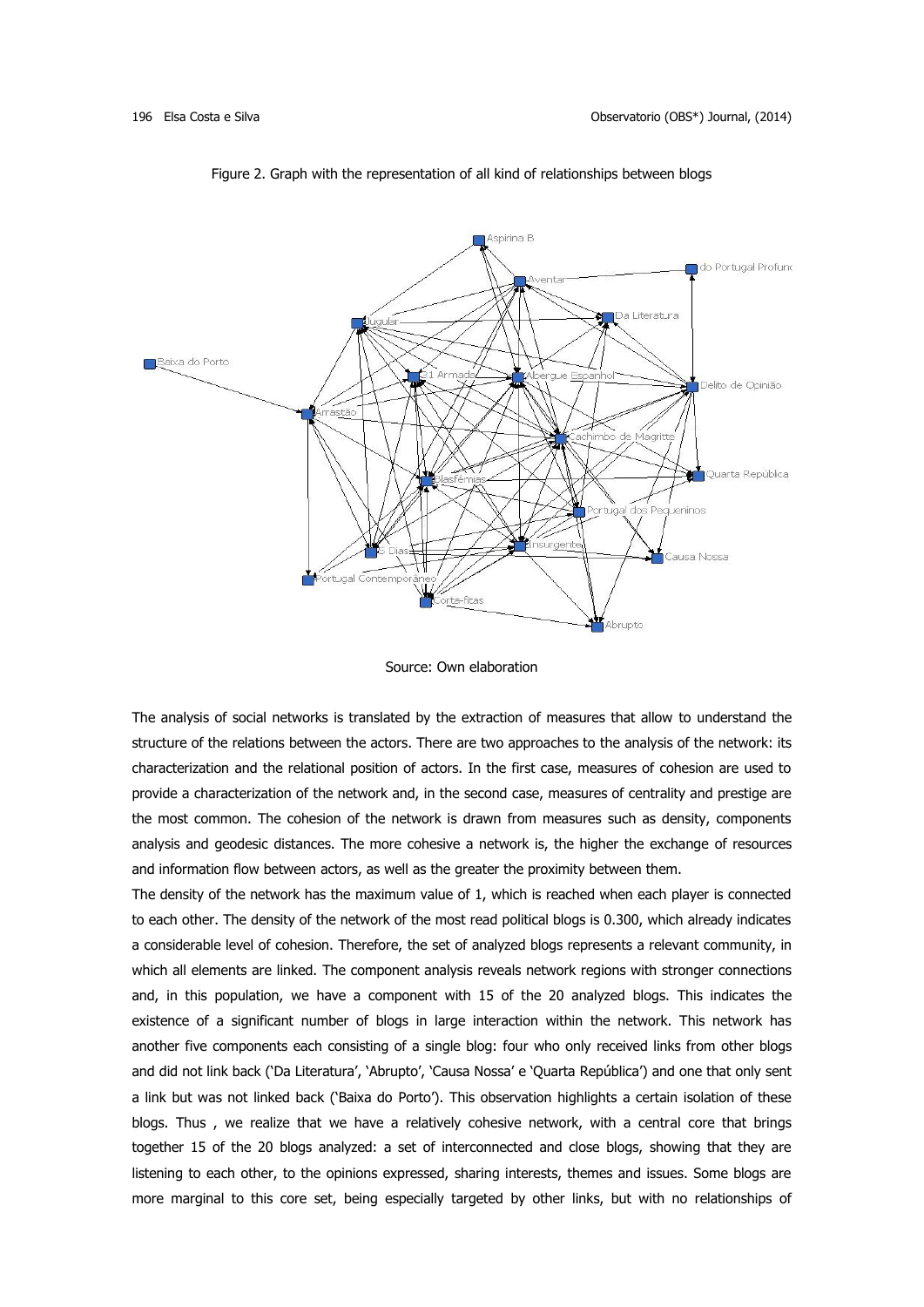mutuality in the acknowledgment of others, those ones being 'Abrupto', 'Causa Nossa', 'Da Literatura' and 'Quarta República'.

The second angle of a network analysis focuses on the location of its actors, assessing their relational centrality and prestige. This approach allows identifying the most visible or prominent actors, given that the location in the network interferes with the management of resources' distribution. One of the measures of centrality is given by the observation of the number of connections (or degrees) of each actor: a central actor is an active one, mastering the ties to others actors. Links can be incoming (if the blog is receiving links) or outgoing (if the blog is sending links). The centrality measured by degrees indicates where action is and, accordingly, indicates which are the most visible actors (Wasserman and Faust, 1994).

The analysis of the centrality measures extracted highlights the 'Albergue Espanhol' as the blog with higher number of connections (14 issued and 10 received), immediately followed by 'Cachimbo de Magritte' (with 23 connections), the player with the highest number of links sent (15). In this sense, 'Cachimbo de Magritte' is the actor linking to the larger number of different blogs, the most active in intertwining its web of opinion. It is the blog with the greater degree of expansiveness (Wasserman and Faust 1994: 126), thus assuming the role of monitoring the network, distributing attention to the rest of the blogs. But when we look specifically for incoming links, a degree which can be used to measure the prestige and popularity of the actors (the most prestigious being the more linked) then 'Blasfémias' (11 incoming ties) is the most relevant blog. It is the most popular blog (Wasserman and Faust 1994: 126) and, in terms of prestigious actors (measured by incoming links), it is followed by the 'Albergue Espanhol' (10) and by the '31 da Armada' and 'Jugular' (both with 9).

The central role that actors play in the network can also be gauged by the level of intermediation (Freeman Betweenness Centrality), assuming that a central position allows actors to control the interactions between non-adjacent actors (not directly connected). Actors who are «in the middle» may have greater interpersonal influence over others (Wasserman and Faust 1994: 189). In this study, the actor who occupies the central position is the 'Albergue Espanhol', followed by the 'Cachimbo de Magritte' and 'Blasfémias'. This means that the 'Albergue Espanhol', for instance, can quickly drive readers elsewhere in the network via the links they provide.

The analysis of centrality measures confirms the visual observation of the relationships pictured in the graph (figure 2). Central actors in the political blogosphere are the blogs situated in the liberal and right wing of the ideological spectrum. This happened at the same time when Portuguese political life was preparing a shift in power: the country was preparing elections and a change in the leader party, from Left (socialist party) to Right (social-democrat party). At the same time the right wing was taking over the government, the blogs most related to this ideological wing also assumed the centrality of the most widely read political blogosphere in Portugal. This observation demonstrates the close parallelism between the activity of the blogosphere and the formal and institutional Portuguese political life.

Particularly significant in this setting was the role of 'Albergue Espanhol' – a recently created a blog (in 2010) and already a deactivated one (it ceased its activity in September 2011) –, that brought together people connected with the leader of the opposition party (PSD), Pedro Passos Coelho, who was later elected prime-minister. As it has been observed, this was one of the blogs that established more links to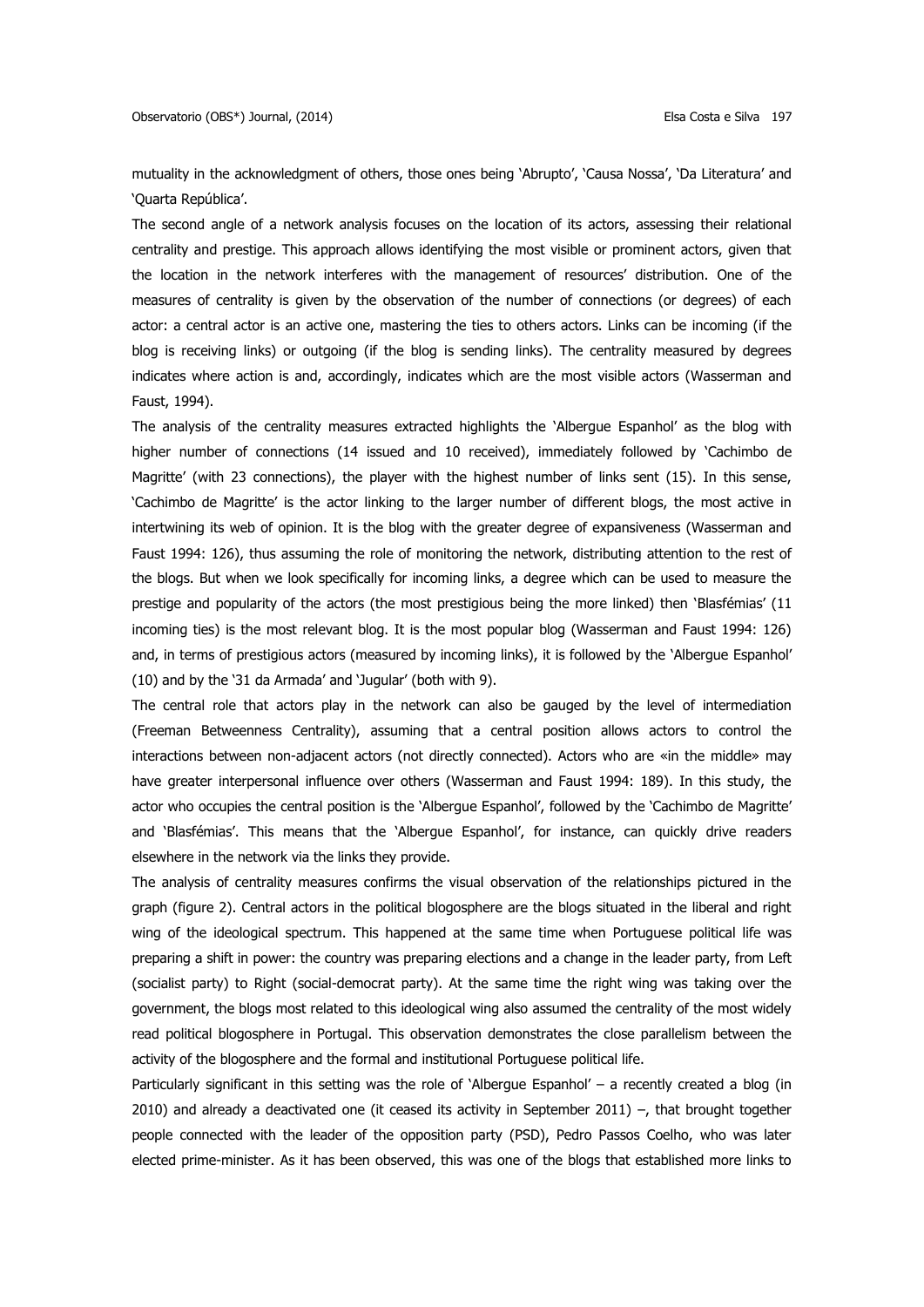other blogs, building a network of shared ideas and messages and also establishing ties to blogs of other ideologies. On the other hand, this blog was also an important destination in terms of incoming links (the second), with a dynamism that reflects the recognition of the other bloggers. It is the blog «in the middle», which denotes its strategic position in the network regarding the flow of communication (particularly in support to Pedro Passos Coelho). Moreover, the dispersion of the Left also appears to be a relevant factor. While the blogs from the liberal and right wings were linking to each other, the Left blogs were more distant and did not establish much connections between them.

The analysis of the overall structure of the most read Portuguese political blogosphere provides relevant readings in terms of the behavior of the blogs, but it covers all interactions, regardless of the action behind it (neutral, positive or negative). A sharper image of the deliberative potential of the political blogosphere should distinguish between these kinds of interactions, as links with a negative sense do not contribute to the rational deliberation set as necessary to the constitution of a public sphere. Analyzing only the negative links may provide a different picture of this network? To answer this question a second matrix, only using the data on interactions with a sense of contempt or mockery, was built and a new graph was extracted (Figure 3).





Source: own elaboration

The network of political blogs acquires a completely different configuration when only the negative links are considered. It is a more disperse network, with relationships less dense. Three blogs are even out of the web, which means that they did not receive nor issued any negative link ('Baixa do Porto', 'Do Portugal Profundo' and 'Abrupto'). The graphic visualization of the network allows also to notice that the geographical distribution of the actors has changed. Links are mostly non-reciprocal, except for the dyads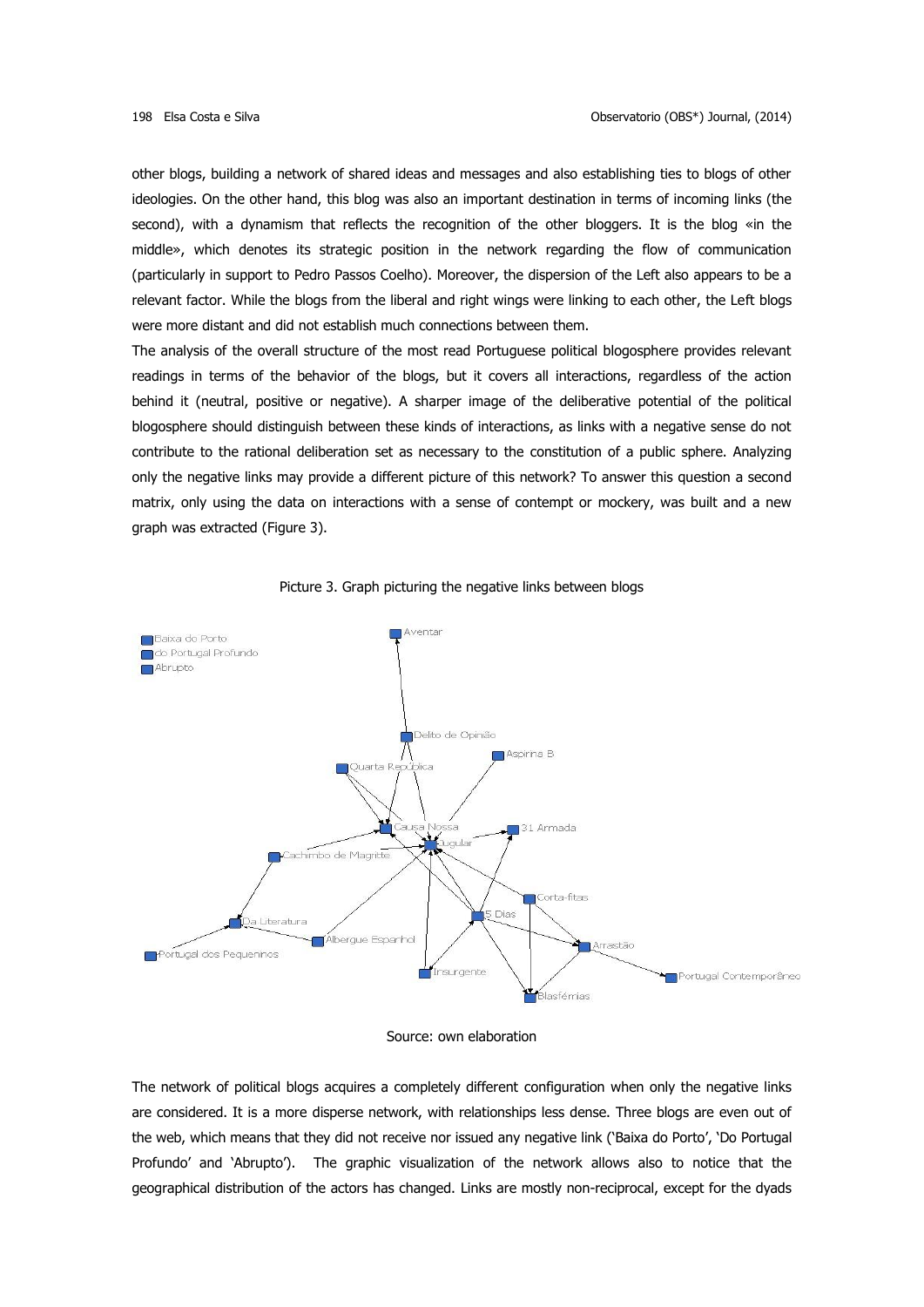'Jugular'/'31 da Armada' and 'Insurgente'/'5 Dias' – cross-ideological negative dyads that indicate some level of aggressiveness between Left and Right.

This network is much less cohere (cohesion measure of 0.071). Blogs are less dynamic in this kind of links and do not adversely interact with a large number of other projects. The location of the actors in this network is also different, now showing the centrality of the blogs connected to the Left wing. The blog with increased activity and expansiveness in negative relationships is '5 Dias' (6 outgoing ties). Other blogs with the highest number of links issued (3) are the 'Cachimbo de Magritte', 'Corta-Fitas' and 'Delito de Opinião'. It is noteworthy that the 'Albergue Espanhol', the most active when all connections are considered, has here a more discreet performance: only two outgoing ties. It thus seems that the strategy to support the candidate for prime-minister (Pedro Passos Coelho) followed a more positive interaction. The most negatively popular blog is 'Jugular' (closely connected with the Socialist party), which received nine incoming ties. Another blog commonly attached to the Socialist Party is the blog that follows, 'Causa Nossa' (4).

Again, these centrality measures indicate that, similarly to what happens when analyzing the whole network, the rhythm of the Portuguese political blogosphere closely follows the general environment of the formal and institutional politics. The Socialist Party (whose support was more related to blogs like 'Jugular', 'Causa Nossa' and 'Da Literatura') was on the edge of losing elections and the leadership of the country. And when the blogs «in the middle» are identified, 'Jugular' still comes first, but is now closely followed by '5 Dias' and 'Arrastão' – two blogs also connected to the Left wing. These are the blogs more targeted by negative interactions, but it is also from the Left that proceeds the higher level of negative interactions: '5 Dias' is the blog with greater centrality in terms of expansiveness.

A new question arises from this analysis: does the fact of having the Left wing's blogs as the «preferred target» for negative interactions mean that there is a polarization in political blogosphere? Will blogs of similar ideology link only to think-alike projects when it comes to dialogue and conversation, in a deliberative sense? Or, on the contrary, are the blogs of different ideologies also connecting through positive interactions or neutral statements, showing willingness to maintain crossed ideological dialogues? Another matrix for positive and neutral relationship between blogs allowed to obtain the following graph (see Figure 4) that highlights an active interaction between blogs, regardless of their beliefs, and a crossideological conversational linking.

This network presents, as the one considering all the kinds of interaction, a substantial density (0.261), meaning that that there is a high level of connectedness. The centrality of network is also occupied by the same actors, the most popular being 'Blasfémias' and 'Albergue Espanhol' (with ten ties each), followed by the '31 da Armada' (8 ties). As in the network that considers all kind of interactions, the more expansive blog are 'Albergue Espanhol' and 'Cachimbo de Magritte' (with 13 connections each), followed by 'Insurgente' and 'Delito de Opinião' (with ten ties each).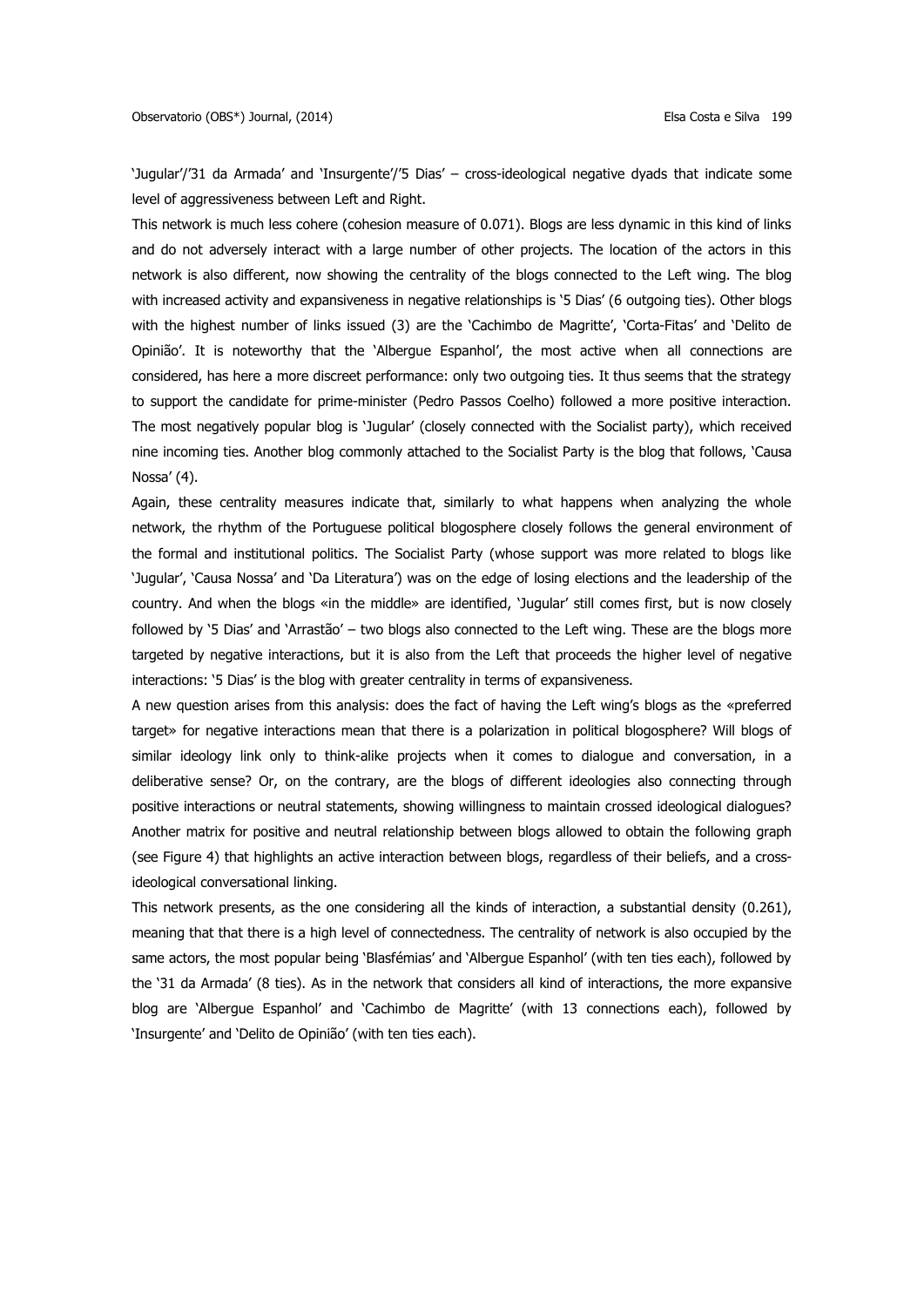

Figure 4. Graph picturing positive and neutral ties between political blogs

#### Source: own elaboration

## **Concluding remarks**

The findings of the social analysis performed allow us to conclude that there is a deliberative environment in the political blogosphere. Portuguese blogs managed by citizens interested in politics do engage in conservations and debates regardless of the ideology. We find right and left wing blogs linking to each other, thus indicating that they share issues and themes of debate, interests, and arguments. Negative ties, that intend to mock or show contempt, insult and hamper dissident voices, are much less intense and do not connect all actors. Thus, we cannot consider that there is polarization in the Portuguese political blogosphere, although there is a greater probability of connection between blogs from the right and the liberal wing. Interestingly, we do not see these strong connections between blogs from the Left wing. In the blogosphere, this ideological wing is more scattered, fragmented and less connected.

The social network analysis also highlights a close correspondence between the formal and institutional political life in Portugal and the online life pictured by blogs' activity. This correspondence is visible in the prominence of certain actors on the blogosphere and in the kind of relationships established. Blogs connected with the Right and the liberal wing were more active and central to weave the web of opinion in the blogosphere, while blogs connected with the Left became the main target of negative interactions. This is particularly noticeable in the case of blogs like 'Albergue Espanhol' and 'Jugular'. On the one hand, a network for active and rational deliberation, constituted by positive and neutral interactions, did take place involving all the blogs. However, on the other hand, to a lesser extent, there has been a certain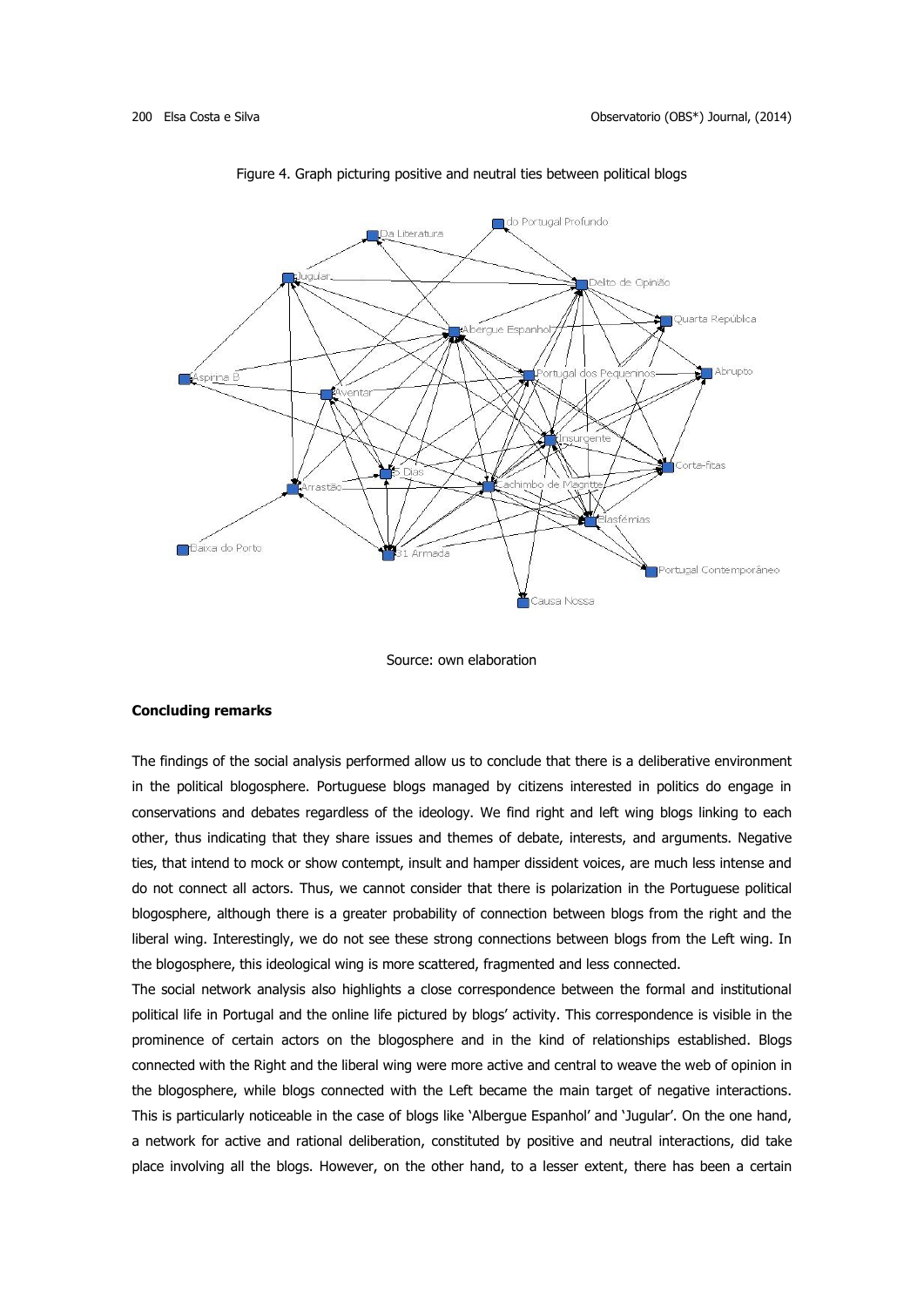disqualification of some blogs connected to the Left, which were subjected to scorn and contempt - which excludes them from the rationality of deliberation and thus from the political debate and argumentation. This strategy of exclusion closely followed the election tactics, in a time when Portugal was facing elections and the formation of new government. The prominence of blogs connected with the Right and Liberal wing happened at the same time when a Left party lost the leadership in Portugal. In that sense, although a deliberative public sphere in which different ideologies connected and shared issues, the political blogosphere did not present itself as an alternative forum for the discussion, but mainly a parallel one.

## **References**

- Ackland, R. (2005). 'Mapping the U.S. Political blogosphere: are conservative bloggers more prominent?', Blogtalk Downunder 2005 Conference.
- Adamic, L. & Glance, N. (2005). 'The Political Blogosphere and the 2004 U.S. Election: Divided They Blog', Proceedings of the 3rd international workshop on Link discovery: 36–43.
- Baker, C.E. (2007). Media concentration and Democracy why ownership matters, Cambridge: Cambridge University Press.
- Blumler, J.G. & Coleman, S. (2010). 'Political communication in freefall: the British case and others?', The International Journal of Press/Politics 15 (2): 139-154.
- Bohman, J. (1996). Public Deliberation, Cambridge: MIT.
- Borgatti, S.P.; Everett, M.G. & Freeman, L.C. (2002). *Ucinet for Windows: Software for Social Network* Analysis. Harvard, MA: Analytic Technologies.
- Boulianne, S. (2009). 'Does Internet use affect engagement? A meta-analysis of Research', Political Communication 26 (2): 193-211.
- Bruns, A.; Wilson, J.A.; Saunders, B.J.; Highfield, T.J.; Kirchhoff, L. & Nicolai, T. (2008). 'Locating the Australian Blogosphere: Towards a New Research Methodology', in Proceedings ISEA 2008: International Symposium on Electronic Arts, Singapore.
- Bruns, A. & Adams, D. (2009). 'Mapping the Australian political blogosphere', in A. Russell & N. Echaibi (Eds.) International blogging: Identity, politics, and networked publics, New York: Peter Lang, 85-111.
- Carpentier, N. (2011). Media and Participation, Bristol: Intellect.
- Castells, M. (2009). Comunicación y poder, Madrid: Alianza Editorial.
- Champagne, P. (2000). 'Os Média, as sondagens de opinião e a democracia', in Os cidadãos e a Sociedade de Informação - Debates Presidência da República, Lisboa: Imprensa Nacional Casa da Moeda.
- Chin, A. & Chignell, M. (2007). 'Identifying communities in blogs: roles for social network analysis and survey instruments', *International Journal of Web Based Communities* 3 (3): 345-363.
- Couldry, N.; Livingstone, S. & Markham, T. (2010). Media consumption and public engagement beyond the presumption of attention, Basingstoke: Palgrave Macmillan.
- Dahlberg, L. (1998). 'Cyberspace and the Public Sphere: exploring the democratic potential of the net' Convergence 4: 70-84.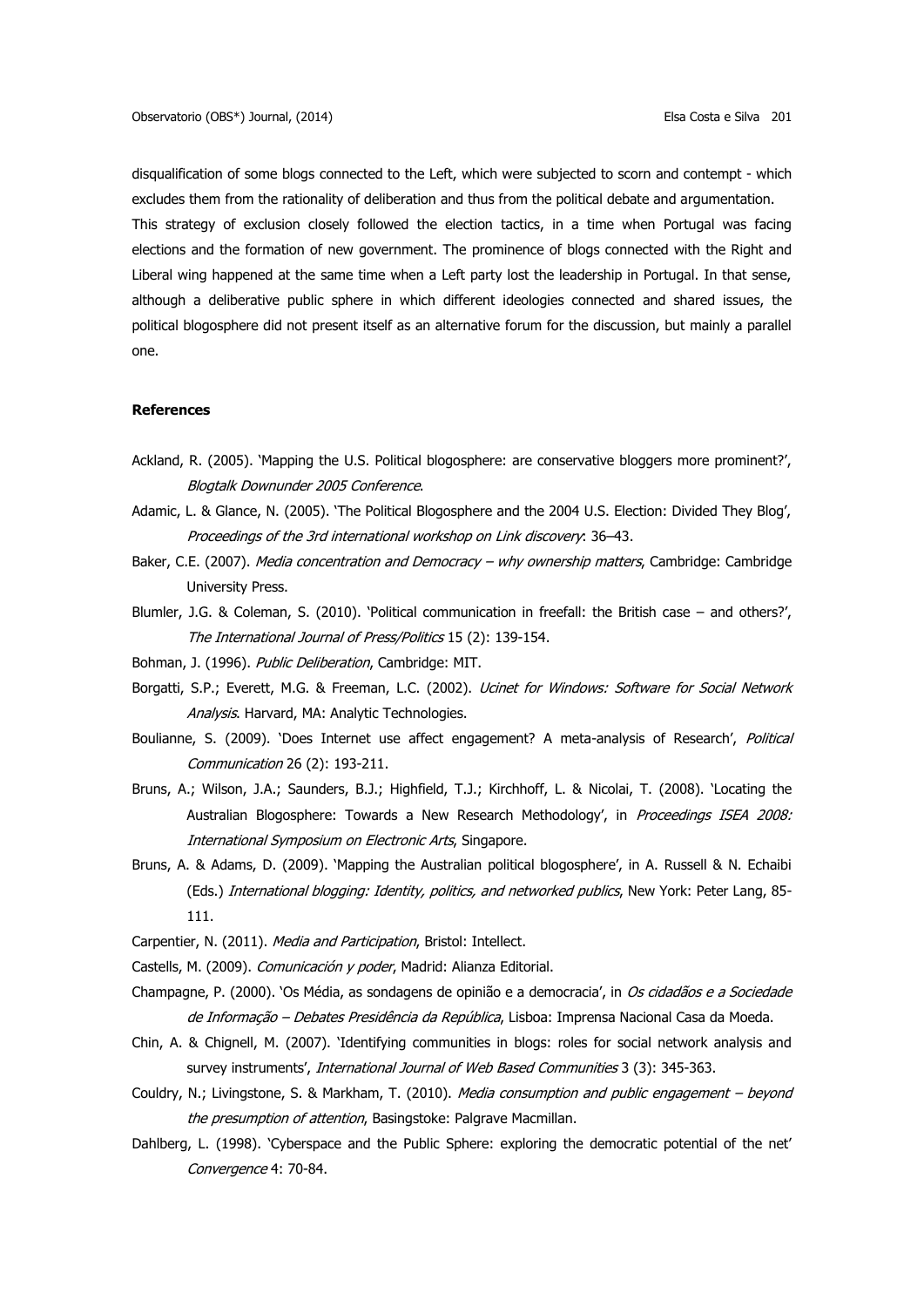- Dahlgren, P. (2005). 'The Internet, public spheres, and political communication: dispersion and deliberation', Political Communication 22: 147-162.
- Dalton, R.J. (2008). Citizen politics: public opinion and political parties in advanced industrial democracies, Washington: CQ Press.
- Domingo, D. & Heinonen, A. (2008). 'Weblogs and Journalism A Typology to Explore the Blurring Boundaries', Nordicom Review 29 (1): 3-15.
- Drezner, D.W. & Farrell, H. (2008). 'Introductions: Blogs, politics and power: a special issue of Public Choice', Public Choice 134: 1-13.
- Esteves, J.P. (2003). A ética da comunicação e os media modernos legitimidade e poder nas sociedades complexas, Lisboa: Fundação Calouste Gulbenkian.
- Etling, B.; Kelly, J.; Faris, R. & Palfrey, J. (2010). 'Mapping the Arabic blogosphere: politics and dissent online', New Media and Society 12 (8): 1225-1243.
- Freire, A. & Meirinho, M. (2009). 'Reformas institucionais em Portugal: a perspectiva dos deputados e dos eleitores', in A. Freire e J. Viegas (Org.) Representação política - O caso Português em perspectiva comparada, Lisboa: Sextante Editora.
- Gil de Zúñiga, H.; Puig-i-Abril, E. & Rojas, H. (2009). 'Weblogs, traditional sources online and political participation: an assessment of how the Internet is changing the political environment', New Media and Society 11 (4): 553-574.
- Habermas, J. (1989). The Structural Transformation of the Public Shpere, Cambridge: MIT.
- Hargittai, E.; Gallo, J. & Kane, M. (2008). 'Cross-ideological discussion among conservative and liberal bloggers', Public Choice 134: 67-86.
- Karpf, D. (2008). 'Measuring influence in the political blogosphere who's winning and how can we tell', Politics and Technology Review, George Washington University's Institue for Politics, Democracy & The Internet.
- Koop, R. & Jansen, H.J. (2009). 'Political blogs and blogrolls in Canada: forums for Democratic deliberation', Social Science Computer Review 27: 155-173.
- Leccese, M. (2009). 'Online information sources for political blogs', Journalism & Mass Communication Quarterly 86 (3): 578-593.
- Martins, M.M. (2004). Participação Política e Democracia, Lisboa: ISCSP.
- McKenna, L. & Pole, A. (2008). 'What do bloggers do: an average day on an average political blog', Public Choice 134: 97–108.
- Moe, H. (2011). 'Mapping the Norwegian blogosphere: methodological challenges in internationalizing Internet research', Social Science Computer Review 29(3): 313-326.
- Moura, L.M. (2009). Assimetrias de comportamentos na blogosfera política portuguesa, dissertação em Sociologia, Lisboa: ISCTE
- Papacharissi, Z. (2002). 'The virtual sphere the Internet as a public sphere', New Media and Society 4: 9-25.
- Park, H.W. & Thelwall, M. (2008). 'Developing network indicators for ideological landscapes from the political blogosphere in South Korea', Journal of computer-mediated communication 13: 856-879.
- Pole, A. (2010). Blogging the Political politics and participation in a networked society, New York: Routledge.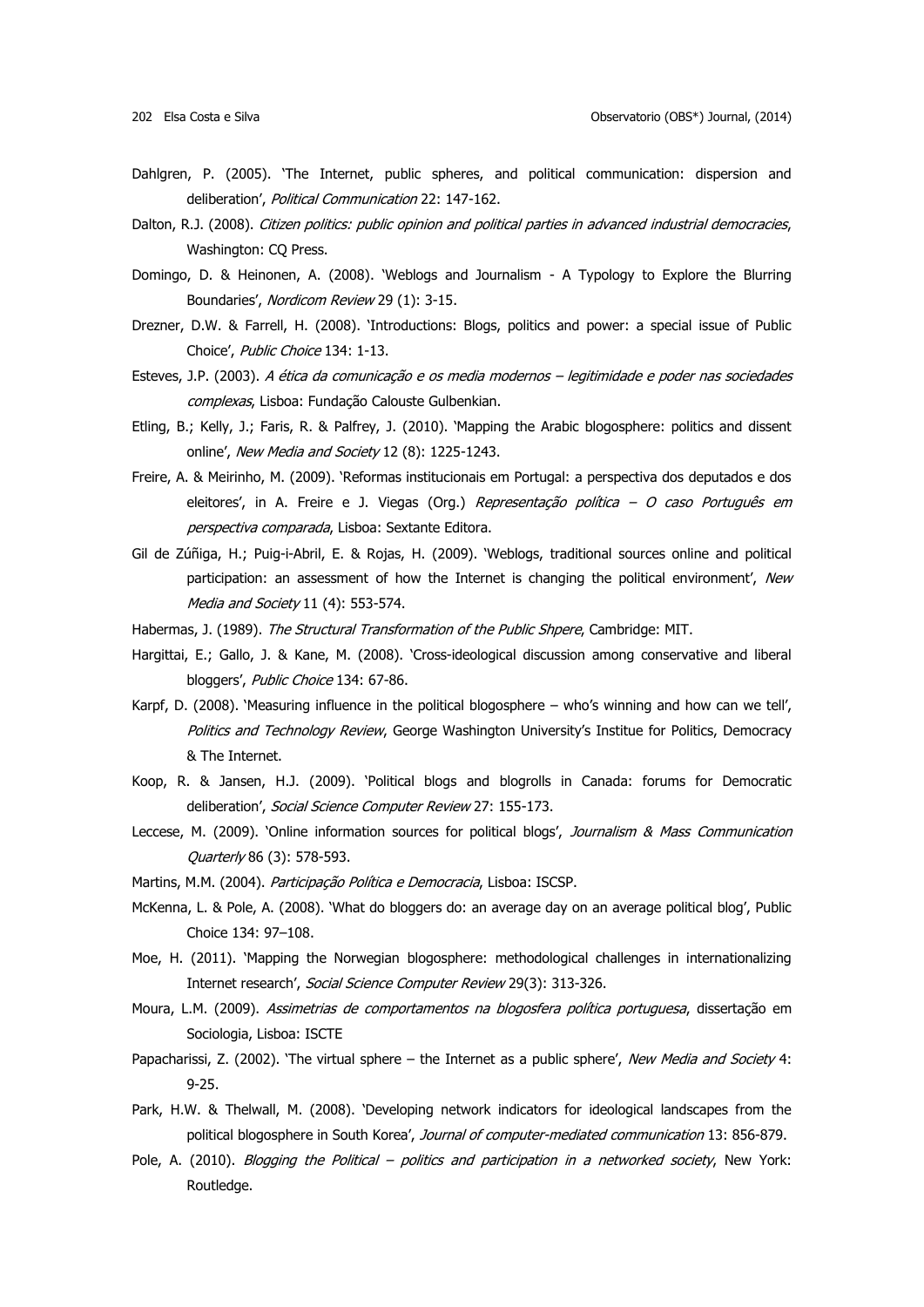- Reese SD, Rutgliano L, Hyun K and Jeong J ( 2007) Mapping the blogosphere: Professional and citizenbased media in the global news arena. Journalism 8 (3): 235-261.
- Scott, D.T. (2007). 'Pundits in Muckraker's clothing: political blogs and the 2004 U.S. Presidential Election', in M. Tremayne (ed.) Blogging, citizenship, and the future of media, New York: Routledge.
- Silva, F.C. (2002). Espaço Público em Habermas, Lisboa: ICS.
- Sunstein, C.R. (2008). 'Neither Hayek nor Habermas', Public Choice 134: 87-95.
- Tremayne, M. (2007). 'Harnessing the active audiences: Synthesizing blog research and lessons for the future of media, in M. Tremayne (Ed.) Blogging, citizenship, and the future of media, New York: Routledge.
- Vos, T. P.; Craft, S. & Ashley, S. (2012). 'New media, old criticism: Bloggers' press criticism and the journalistic field', Journalism 13(7) 850–868.
- Wasserman, S. & Faust, K. (1994). Social Network Analysis Methods and applications, Cambridge: Cambridge University Press.
- Woodly, D. (2008). 'New competencies in democratic communication? Blogs, agenda setting and political communication', Public Choice 134: 109-134.

## **Annex A**

List of political blogs selected from Blogómetro for the research

| Blogs                                                       | <b>Nature</b> | Year of creation (Blog's<br>archive) |
|-------------------------------------------------------------|---------------|--------------------------------------|
| <b>Blasfémias</b>                                           | Colective     | 2004                                 |
| 31 da Armada                                                | Colective     | 2006                                 |
| Arrastão*<br>*Ceased activity in January 2014               | Colective     | 2005                                 |
| Jugular                                                     | Colective     | 2007                                 |
| 5 Dias                                                      | Colective     | 2006                                 |
| Delito de Opinião                                           | Colective     | 2009                                 |
| Insurgente                                                  | Colective     | 2006                                 |
| Corta Fitas                                                 | Colective     | 2006                                 |
| Portugal dos Pequeninos                                     | Individual    | 2003                                 |
| Abrupto                                                     | Individual    | 2003                                 |
| Cachimbo de Magritte*<br>*Ceased activity in September 2012 | Colective     | 2006                                 |
| Da Literatura                                               | Individual    | 2005                                 |
| Albergue Espanhol*<br>*Ceased activity in September 2011    | Colective     | 2010                                 |